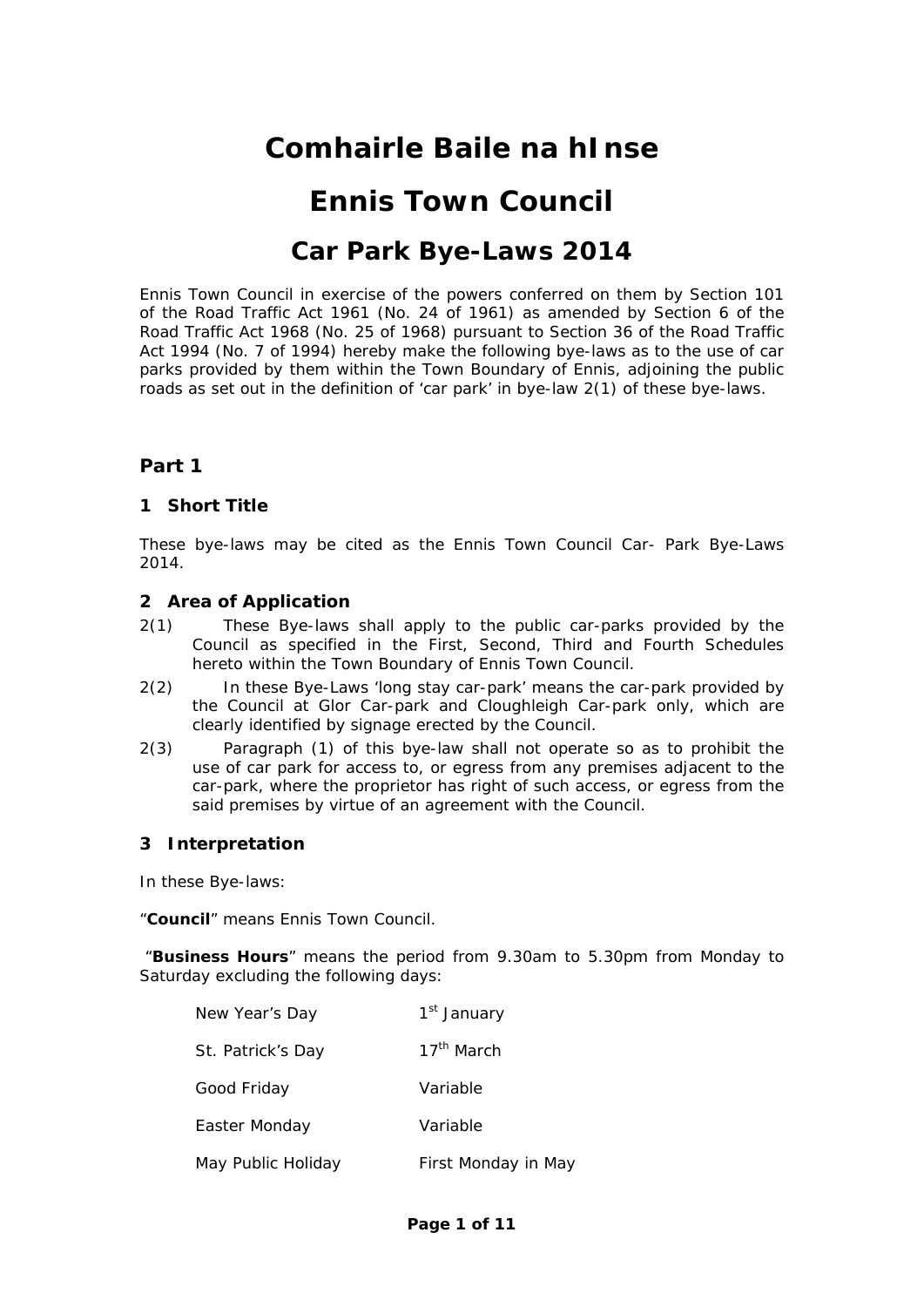| June Public Holiday    | First Monday in June       |
|------------------------|----------------------------|
| August Public Holiday  | First Monday in August     |
| October Public Holiday | Last Monday in October     |
| Christmas Day          | 25 <sup>th</sup> December  |
| St. Stephen's Day      | 26 <sup>th</sup> December. |

"**Disabled Person's parking bay"** has the meaning assigned to it by Article 4(1) of the Traffic and Parking Regulations of 1997.

"**Disabled Person's parking permit"** means a permit granted in accordance with Article 43 of the Traffic and Parking Regulations of 1997.

"**Goods Vehicle"** means a vehicle used exclusively for carrying goods and taxed for commercial purposes.

"**Hydrogen Fuel Cell Vehicle"** means a vehicle powered solely by hydrogen.

**"Electric Vehicle"** means a vehicle powered solely by electricity.

**"Loading Bay"** has the meaning assigned to it in article 42 of the National Regulations and is indicated by means of traffic sign No. RRM 009 of the Signs Regulations accompanied by an information plate describing the times during which the loading bay is operational.

"**Long stay car park" is Glor Car-park and Cloughleigh Car-park,** which are all clearly marked by signage at those locations.

"**Parking Bay"** means a space in a car park intended for the parking of one vehicle or where the space is intended for the parking of motorcycles, or of more than one vehicle and so indicated by surface or other signs or markings.

**"Electric Vehicle Parking Bay"** means a parking bay intended for electric vehicles charging only.

"**Parking Period"** is the duration paid for under bye-law 8 and expiring at the time indicated on the parking ticket.

"**Parking Ticket Machine"** means a machine capable of automatically delivering a parking ticket when the fee prescribed by bye-law 8 of these bye-laws is inserted into the machine.

"**Parking Ticket"** means a parking ticket issued by the Council by means of a parking ticket machine indicating the name of the Council, the location, the fee paid, the date and time issued and the expiry time of the parking period.

"**Traffic Warden**" has the meaning assigned to it by Section 2(3) of the Local Authorities Traffic Wardens Act, 1975 (No. 14 of 1975) or section 103 (19) (inserted by section 11 of the Road Traffic Act 2002) of the Principal Act.

"**Vehicle**" means a private motor car, a station wagon, or a passenger vehicle having accommodation for not more than seven passengers excluding the driver.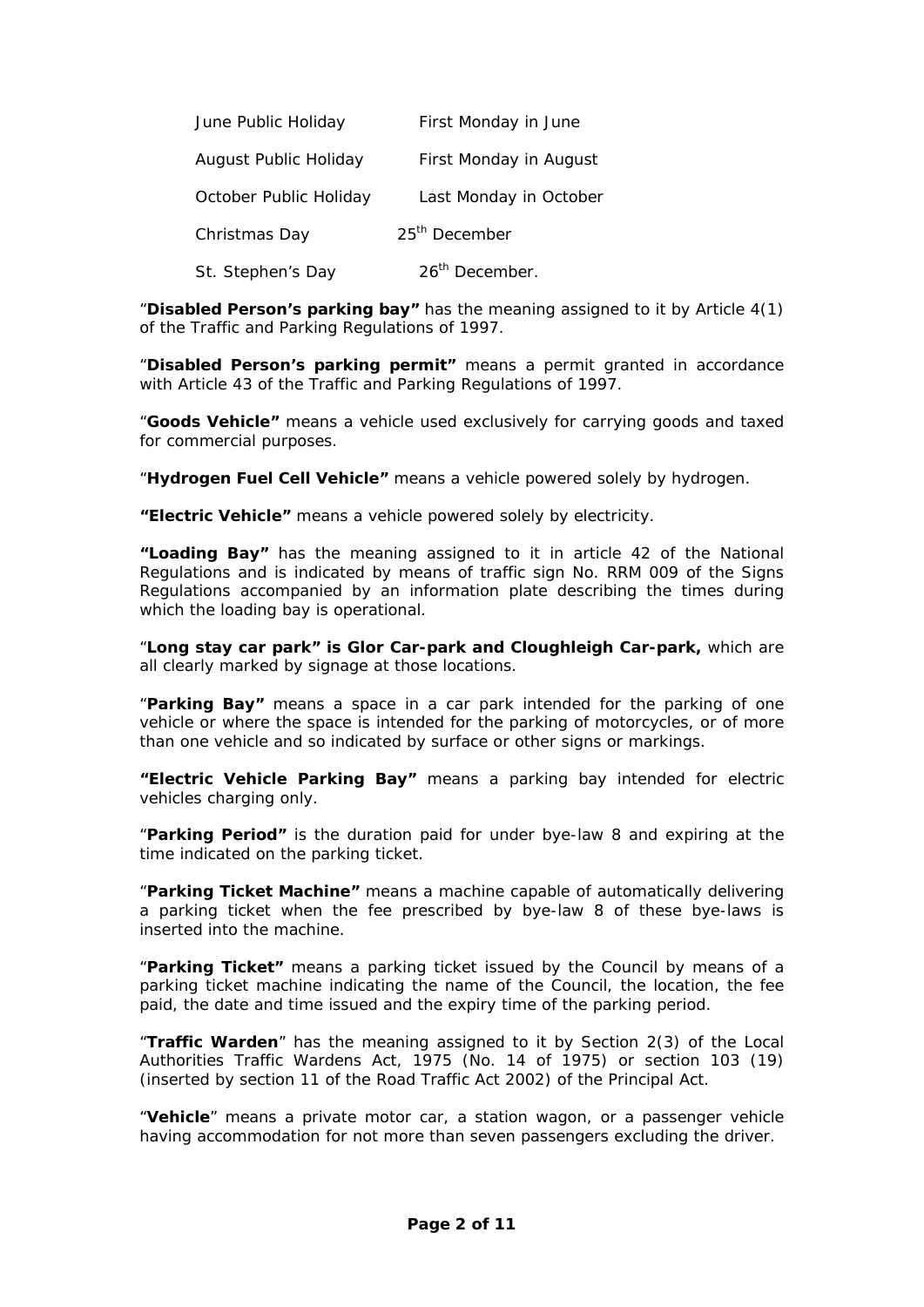# **Part II**

# **4 Obligation to display a valid parking ticket**

- 4(1) Where a vehicle other than a motorcycle is parked in a carpark during business hours a parking ticket shall be so exhibited in the interior of the vehicle so that a person outside the vehicle can ascertain by reference to the parking ticket when the parking ticket will expire. The parking ticket shall be so exhibited for so long as the vehicle is parked in the car-park.
- 4(2) Where a vehicle being parked in a car park during business hours and a ticket is exhibited in accordance with paragraph (1) of this bye-law no further tickets shall be exhibited on that vehicle during that period of time.

# **5 Parking Period**

Where a vehicle other than a motor cycle is parked in a car-park during business hours, it shall not be parked for longer than the period for which the appropriate fee was paid as indicated by the time of expiry of the parking period printed on the parking ticket.

## **6 Interfering with Parking Tickets**

Where a vehicle is parked in a car-park during business hours a person shall not interfere with a parking ticket exhibited on the vehicle.

## **7 Conditions for Parking**

- 7(1) No person shall park or cause to be parked in a car park a vehicle in such a position or in such condition or in such circumstances that it would cause or be likely to cause danger to other persons using the car park or to obstruct the free flow of traffic within the car park.
- 7(2) A person shall not park or cause to be parked in a car-park a vehicle in such position that it or any portion of it extends from one parking bay to another.
- 7(3) A person shall not overhaul or carry out repairs to a vehicle while it is parked in a car-park save where it is necessary to do so in order to enable the vehicle to be removed from the car-park.
- 7(4) A vehicle while parked in a car-park shall not be used for the sale of goods, tickets or any service in or from the vehicle or as an office, nor shall any such vehicle be offered or displayed for sale or for hire or as a prize.
- 7(5) A person shall not make any unnecessary noise by means of, or in relation to a vehicle while it is parked in a car-park or by means of any equipment fitting or instrument fitted to, or carried on the vehicle or any loudspeaker or radio, in or on, or in any-way connected with the vehicle.
- 7(6) A vehicle other than a motorcycle parked in a car park at a time which is not during business hours shall be removed from the car park when a period of business hours commences unless at such commencement and during the remainder of the period of parking a parking ticket is exhibited in the interior of the vehicle in accordance with bye-law 4(1) of these byelaws.
- 7(7) A person shall not use a car park for any purpose other than for parking of a mechanically propelled vehicle.

## **8 Fees for Parking**

8(1) Fees for parking shall be in accordance with Ennis Town Council Car Park (Fees) Bye-Laws 2010 or as amended by the Council.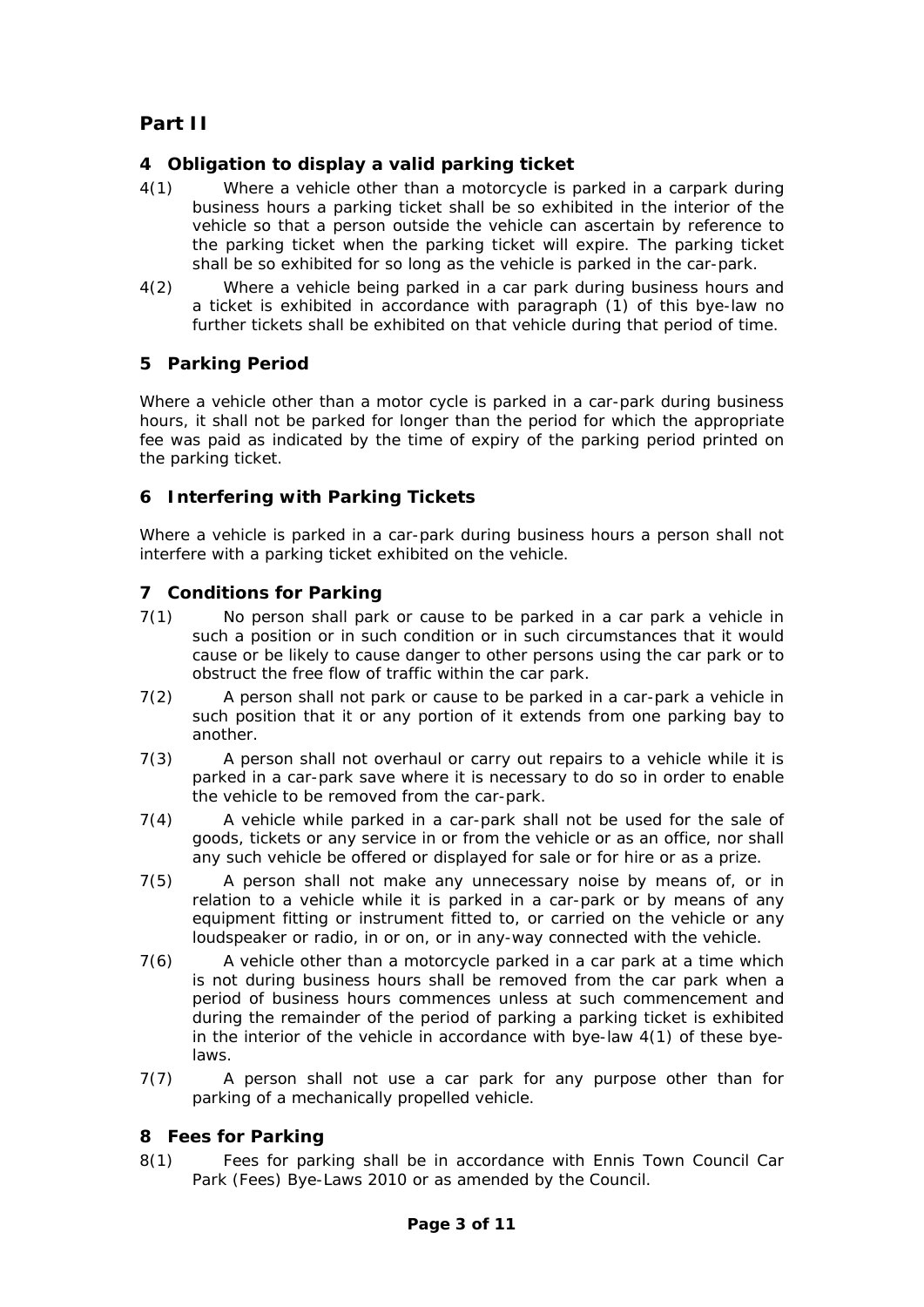- 8(2) The payment fee for a pay and display parking ticket shall be payable by means of any combination of valid coins prescribed by Bye-Law 8(4) below, or where the facility is provided, by payment card or by mobile phone payment. The method/methods of payment will be indicated on the pay and display parking ticket machine and/or signage provided.
- 8(3) A person shall not insert into parking ticket machine any object or coins other than a two euro piece, a one euro piece, a 50 cent piece, or 20 cent piece, or 10 cent piece or any combination of these which totals the prescribed fee.
- 8(4) The fee for parking in an electric car parking bay shall be nil.
- 8(5) Where applicable, payment by payment card shall be made by inserting the card into the pay and display parking machine and following the instructions on the pay and display parking ticket machine.
- 8(6) Where applicable, payment by mobile phone shall be made by connecting to a pre-registered site and following the instructions on the phone or the pay and display parking ticket machine.
- 8(7) A person shall not interfere with or damage a parking ticket machine or post any advertising or other materials on them.
- 8(8) Having regard to Section 36(3) of the Road Traffic Act 1994 the fees for parking may be revised from time to time by the Council at its discretion.
- 8(9)(i) The Council may, by Executive Order, in order to allow for the promotion of retail activity in the town or to promote a particular method or methods of payment, make a temporary reduced parking fee for such periods as may be set out in the Executive Order.
- 8(9)(ii) The Council may, by Executive Order, suspend parking charges on special occasions.
- 8(10) The fee for parking electric vehicles and hydrogen fuel cell vehicles in Abbey Street Car Park and Glor Car Park shall be nil.

## **9 Non application of certain bye-laws**

- 9(1) Bye-laws 4, 5 and 8 of these bye-laws shall not apply to any carpark where all the relevant parking ticket machines in that location are not in proper working order.
- 9(2) Bye-laws 4, 5 and 8 shall not apply to a vehicle in which a disabled persons' parking permit, issued pursuant to or recognised under the National Parking Regulations, is displayed and which is parked for the convenience of the person to whom that permit was granted.
- 9(3) Bye-laws 4, 5 and 8 shall not apply to a vehicle in the interior of which is displayed a valid Parking Permit which relates to the carpark in which the vehicle is parked.

#### **10 Non-application of these bye-laws to certain vehicles**

Bye-laws 4 to 8 of these bye-laws shall not apply to:

(a) A vehicle being used in connection with the removal of an obstruction to traffic, the maintenance, improvement or reconstruction of a public road, the provision, alteration or repair of a main drain, pipe or apparatus for the supply of gas, oil, water or electricity or of a telegraph, telephone or communications line or conduit or the provision of a traffic sign;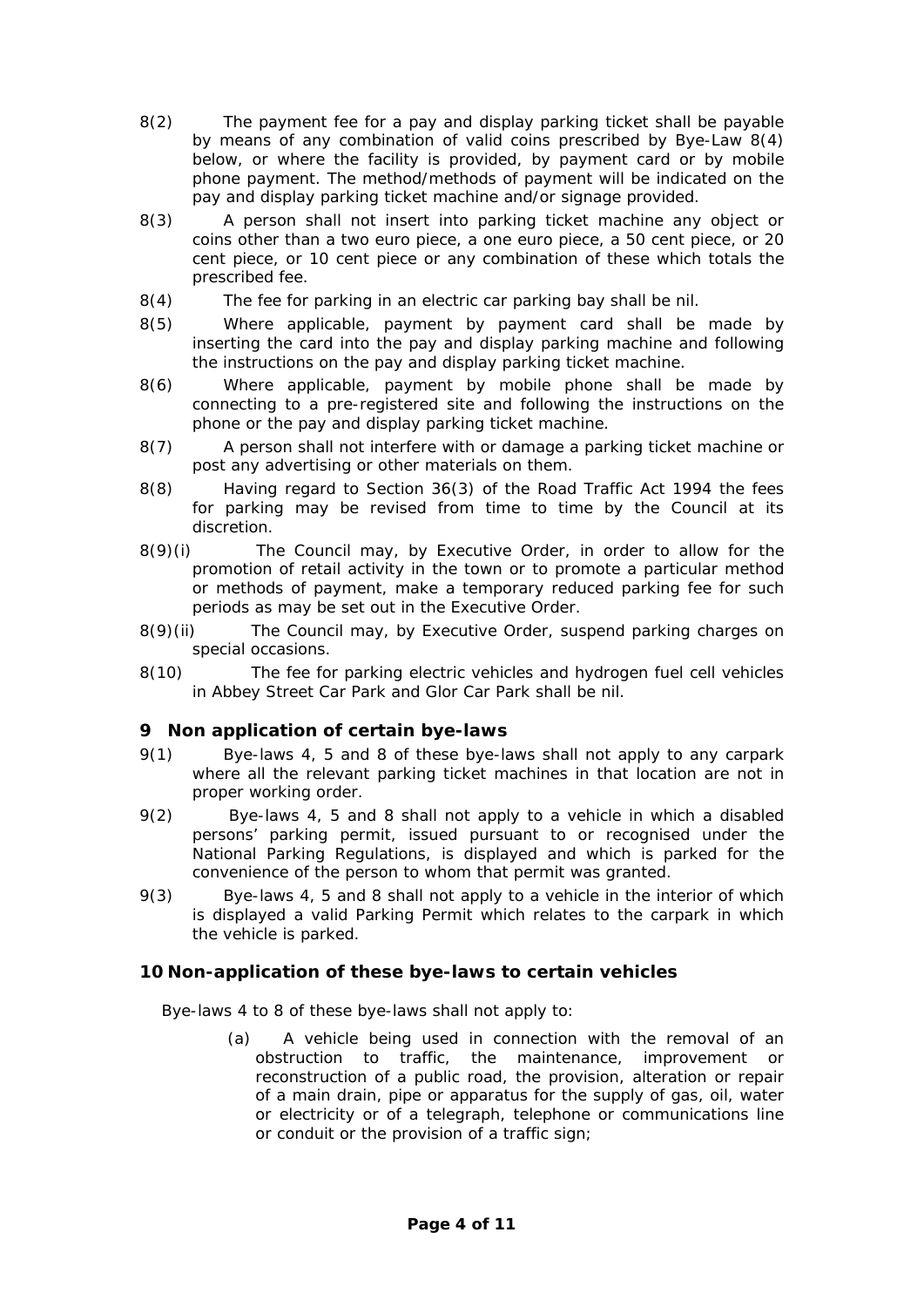(b) A fire brigade vehicle, an ambulance, or a vehicle being used by a member of the Garda Siochana or a traffic warden in the performance of his/her duties as such member or warden;

# **11 Prohibitions**

- 11(1) A person shall not throw, place or leave any bottle, or any broken glass, nail, litter or other substance on or in the car park, and no person shall at any time play ball or any game in a car park.
- 11(2) A caravan used for trade purposes shall not be parked in a car park.
- 11(3) A car park may not be used for overnight accommodation purposes whether by camper van, caravan, van, car or otherwise

## **12 Compliance with lawful direction or request of authorised person**

- 12(1) Every person using a car-park shall comply with any lawful direction given by an officer of the Council or any member of the Garda Siochána in relation to the parking of a vehicle in or its removal from a car-park or in relation to any of these byelaws.
- 12(2) A person shall not in any car park wilfully obstruct, disturb or interrupt an agent, officer or servant of the Council in the execution of his or her duty, including the execution of any work in connection with the laying out or maintenance of any part of a car park by the council staff or agents.
- 12(3) A person shall give on demand to an officer or of the Council authorised for purpose of these bye-laws, his or her name and address in exercise of the powers conferred on them by Section 11(20) of the Road Traffic Act 2002 (No. 12 of 2002) and a person shall not in any way resist, obstruct or aid or incite any person to resist or obstruct any of the persons referred to in bye-law 12(1) in the execution of his or her duty of lawful exercise of his authority.
- 12(4) Where a person is required by an officer of the Council or a member of the Garda Siochána to leave the car park he or she shall comply with such request.
- 12(5) An officer of the Council shall produce, if requested to do so, evidence of his or her identity and of employment by the Council to any person alleged by him or her to be in breach of these bye-laws or who has been requested to leave a car park under bye-law 12(4).

# **Part III**

# **13 Parking permits for residents**

Definitions for Part III

In this part of these bye laws:

"**Owner**" means a resident by whom a vehicle is habitually kept and used;

"**Resident**" means a person whose normal residence is at premises situated in a street containing on-street Pay & Display parking places;

"**Residents Parking Permit**" means a label which should be affixed to the inside windscreen and which is issued by Ennis Town Council for the purposes of byelaws 14 to 20 and containing the particulars specified in bye-law 15;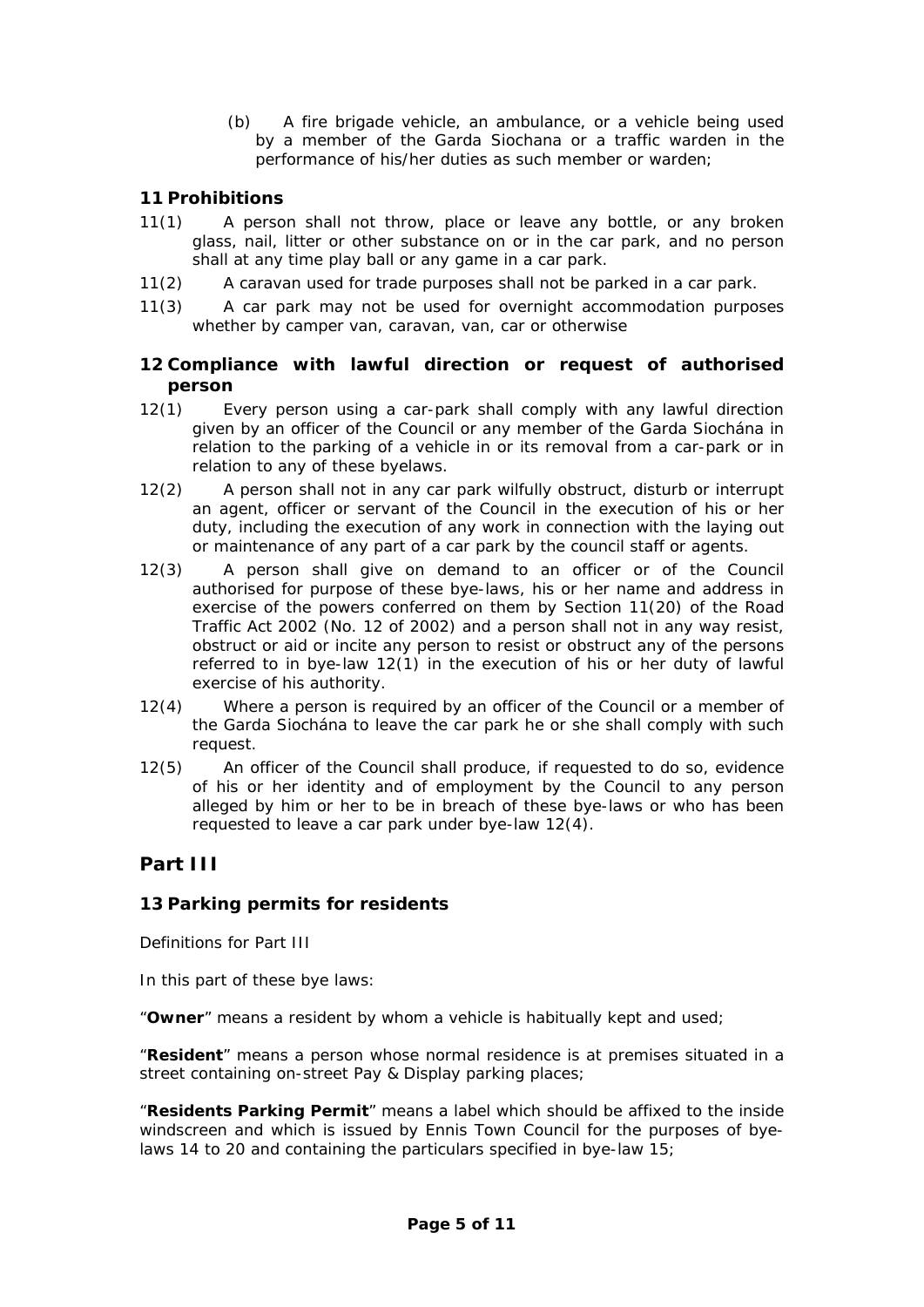"**Valid Residents Parking Permit**" means a resident's parking permit which relates to a designated street(s) and which is issued by Ennis Town Council in whose functional area the vehicle on which the permit is displayed is parked;

# **14 Particulars of residents' parking permit**

A valid residents' parking permit shall contain the following particulars:

- (a) The name of Ennis Town Council by whom the permit is issued;
- (b) The year for which the permit is valid
- (c) Ennis Town Councils' reference number.

# **15 Permission to park a vehicle displaying a residents' parking permit**

The display, in accordance with bye-law 16 of these bye-laws of a valid residents' parking permit on the vehicle in respect of which the permit is issued, shall permit the owner of the vehicle (or any person using it with his/her consent) to park it without limitation as to time, in a carpark to which the permit relates.

## **16 Display of valid residents' parking permit**

A valid resident's parking permit shall be so displayed in the interior of the vehicle in respect of which it is issued so that it can be read from outside the vehicle.

## **17 Interference with resident's parking permit**

Where a vehicle displaying a residents' parking permit is parked in a car-park specified in the schedules, a person shall not interfere with the permit.

## **18 Application for, issue of and fee for resident's parking permit**

- 18(1) A residents parking permit shall be issued by Ennis Town Council in respect of the parking of a vehicle in a car-park as specified in the schedules within the functional area of Ennis Town Council.
- 18(2) An application for a residents parking permit shall include documentary evidence that the vehicle is in the ownership of the applicant at the address specified in the application. Acceptable documentation includes, Insurance Certificate, Drivers Licence, Vehicle Licencing Certificate, Utility Bill and Financial Statement.
- 18(3) The fee for a residents' parking permit may be set by the Council at its discretion.
- 18(4) A residents' parking permit shall be issued by Ennis Town Council in respect of one vehicle only of which the resident is the owner and shall be valid for a period of one year from 1<sup>st</sup> January to 31<sup>st</sup> December in respect of that vehicle and for the street(s) to which the permit relates.

## **19 Return and transfer of resident's parking permit**

- 19(1) Where during the period to which a residents' parking permit relates, the resident to whom it is issued ceases to reside at the address to which the permit relates or ceases to be an owner by disposing of the vehicle to which the permit relates, (s)he shall return it to Ennis Town Council by whom the permit was issued.
- 19(2) Where during the period to which a residents' parking permit relates, the resident to whom it is issued disposes of the vehicle to which the permit relates, and substitutes another vehicle for the one disposed of,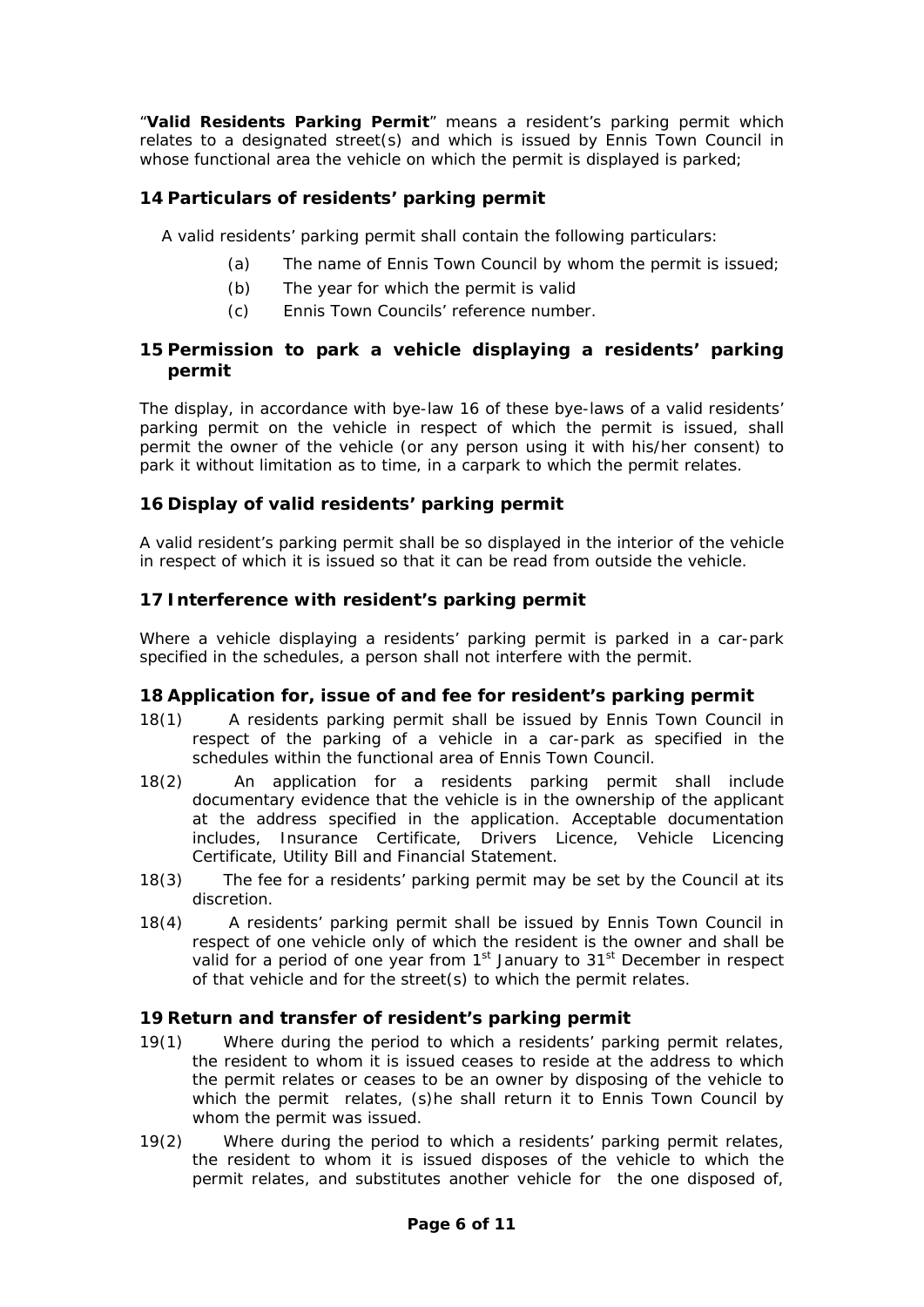(s)he shall notify Ennis Town Council **in writing** of the change of registration details.

# **Part IV**

## **20 Parking Permits for Business / Corporate entities using Car Parks only**

Definitions for Part IV

In this part of these bye laws:

"**Owner**" means the person by whom a vehicle is habitually kept and used;

"**Business / Corporate entity**" means a retail outlet, place of trading, commercial outlet or service provider whose premises is located in a Pay & Display parking area of Ennis.

"**Business / Corporate Parking Permit**" means a label which should be affixed to the inside windscreen and issued by Ennis Town Council for the purposes of bye-laws 20 to 26 and containing the particulars specified in bye-law 21;

"**Valid Business / Corporate Parking Permit**" means a business / corporate parking permit which relates to the car parks as specified in the second, third and fourth schedules and which is issued by Ennis Town Council in whose functional area the vehicle on which the permit is displayed is parking;

# **21 Particulars of Business / Corporate Parking Permit**

A valid business / corporate parking permit shall contain the following particulars:

- (a) The name of Ennis Town Council by whom the permit is issued;
- (b) The year for which the permit is valid
- (c) Ennis Town Councils' reference number.

# **22 Permission to park a vehicle displaying business / corporate a parking permit**

The display, in accordance with bye-law No. 23 of these bye-laws of a valid business / corporate parking permit on the vehicle in respect of which the permit was issued, shall permit the owner of the vehicle (or any person using it with his/her consent) to park it without limitation as to time in an on-street area as specified in the second and third schedule of these byelaws to which the permit relates.

## **23 Display of valid business / corporate parking permit**

A valid business / corporate parking permit shall be displayed on the windscreen in the interior of the vehicle in respect of which it is issued so that it can be read from outside the vehicle.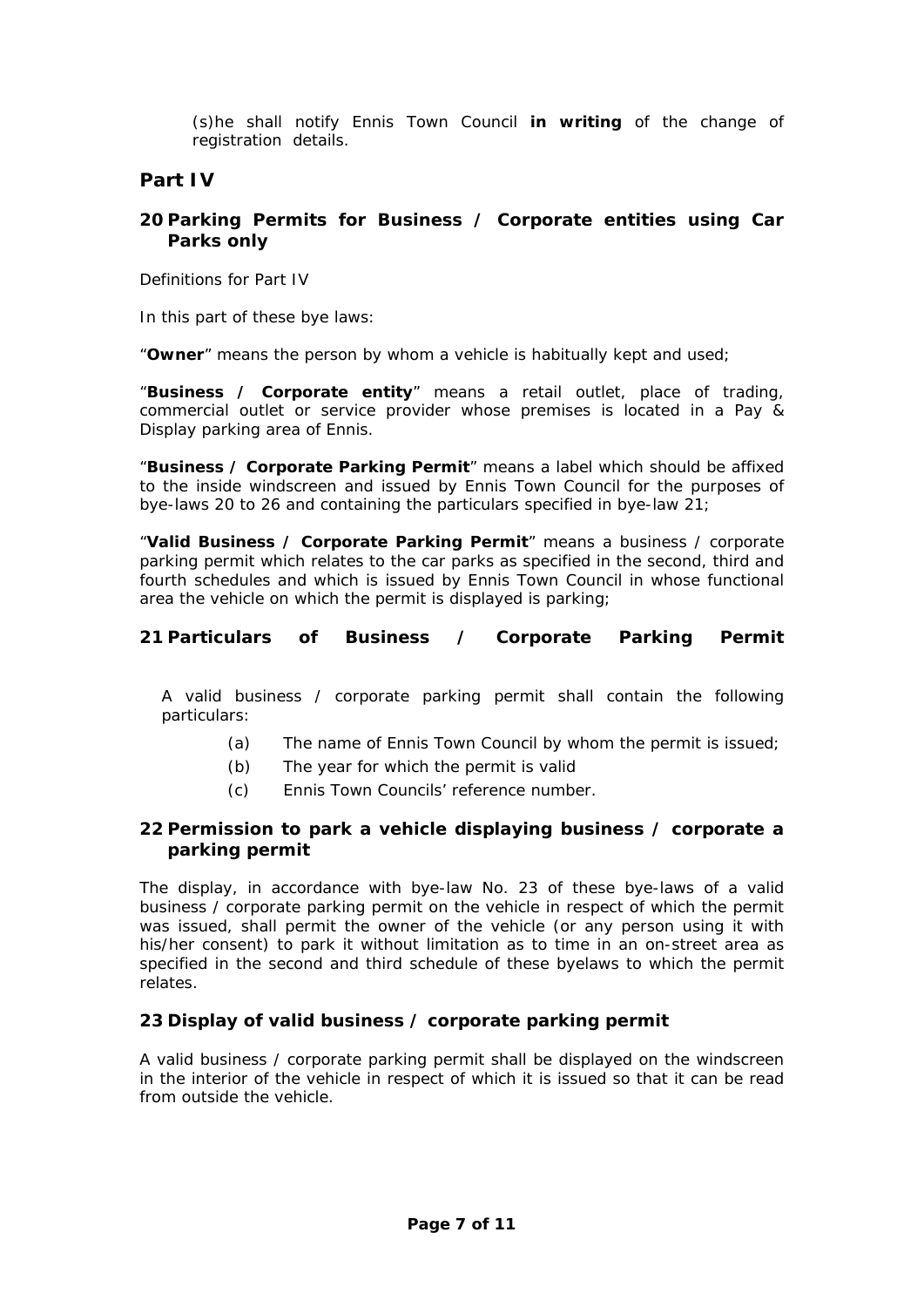## **24 Interference with business parking permit**

Where a vehicle displaying a business parking permit is parked in a permit parking place, a person shall not interfere with the permit.

## **25 Issue of and fee for business parking permit**

A business parking permit shall be issued by Ennis Town Council in respect of the parking of a vehicle in a car park as specified in the second, third and fourth schedules of these byelaws to which the permit relates.

The fee for a business / corporate car parking permit shall be as follows:

- (a)  $\epsilon$  500 for parking in locations specified in Schedules 1-3
- (b) €300 for parking in locations specified in Schedule 4 only (and also includes on street 4 hour parking zones as per On-Street Pay & Display Bye-Laws 2012 Schedule 3)
- (c) The Council may review these fees by Executive Order, at its discretion.

## **26 Return and transfer of business / corporate parking permit**

- 26(1) Where during the period to which a business /corporate parking permit relates, the person to whom it is issued ceases to work at the address specified on the permit or ceases to be an owner bydisposing of the vehicle to which the permit relates, (s)he may return it to Ennis Town Council by whom the permit was issued, for a refund at the rate of one twelfth of the annual fee for each unexpired month at the date of surrender of the permit.
- 26(2) Where during the period to which a business /corporate parking permit relates, the person to whom it is issued disposes of the vehicle to which the permit relates, and substitutes another vehicle for the one disposed of, (s)he shall notify Ennis Town Council **in writing** of the change of registration details.

#### **27 Contravention of these Bye-laws**

A person who contravenes these Bye-Laws shall be guilty of an offence in accordance with Section 36(8) of the Road Traffic Act 1994.

#### **Commencement Date**

These byelaws shall come into operation on 9<sup>th</sup> May, 2014.

## **Revocations**

The Ennis Town Council Car Park Bye-Laws 2012 are hereby revoked.

#### **First Schedule**

*Car Parks in which parking is limited to one hour between the hours of 9:00a.m. and 6:00p.m. Monday to Thursday and 10:00a.m. and 6:00pm on Friday & Saturday*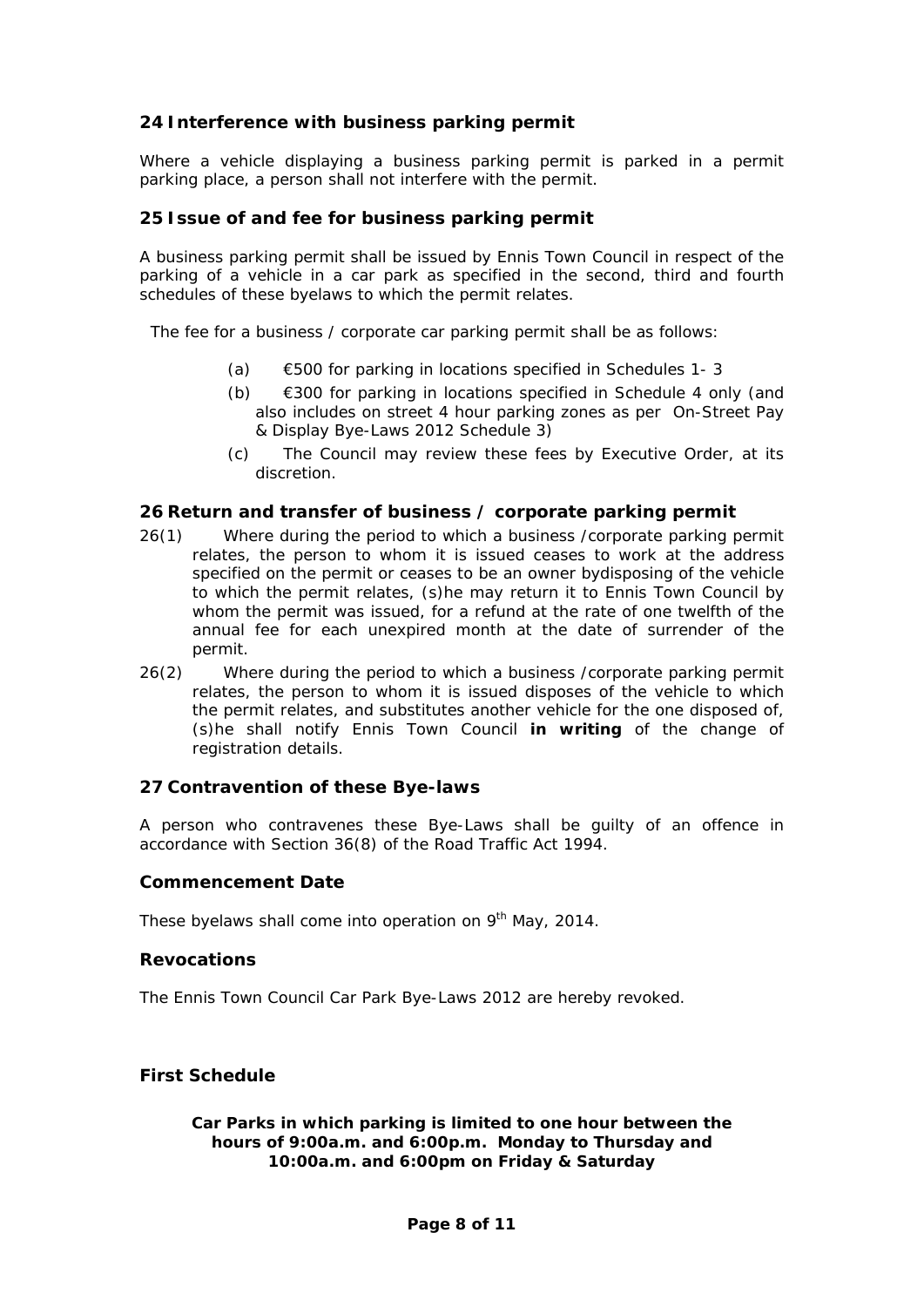## **The Casual Trading Byelaws take precedence in the Market Area on Casual Trading Days**

| <b>Car Park</b>       | No. of Spaces |
|-----------------------|---------------|
| Market Place Car Park |               |
|                       |               |
| l Total               |               |

## **Second Schedule**

#### *Car Parks in which parking is limited to three hours between the hours of 9:30a.m. and 5:30p.m. Monday to Saturday inclusive*

| <b>Car Park</b>                       | No. of Spaces |
|---------------------------------------|---------------|
| Abbey Street Carpark                  | 139           |
| <b>Bindon Street Carpark</b>          | 20            |
| Cornmarket Street Carpark             | 25            |
| Francis Street Carpark (Friary<br>CP) | 30            |
| Friars Walk Carpark                   | 102           |
| Lower Market Street Carpark           | 50            |
| <b>Parnell Street Carpark</b>         | 63            |
| Woodquay Carpark                      | 61            |
|                                       |               |
| otal                                  |               |

## **Third Schedule**

*Car Parks in which parking is limited to four hours between the hours of 9:30a.m. and 5:30p.m. Monday to Saturday inclusive* 

| <b>Car Park</b>       | No. of Spaces |
|-----------------------|---------------|
| Kilrush Road Car Park | 25            |
| I New Road Car Park   | 1 Q           |
|                       |               |
| Total                 |               |

## **Fourth Schedule:**

*Car Parks in which parking is long stay (8 hrs) between the hours of 9:30a.m. and 5:30p.m. Monday to Saturday inclusive* 

| <b>Car Park</b>     | No. of Spaces |
|---------------------|---------------|
| <b>Glor Carpark</b> | 115           |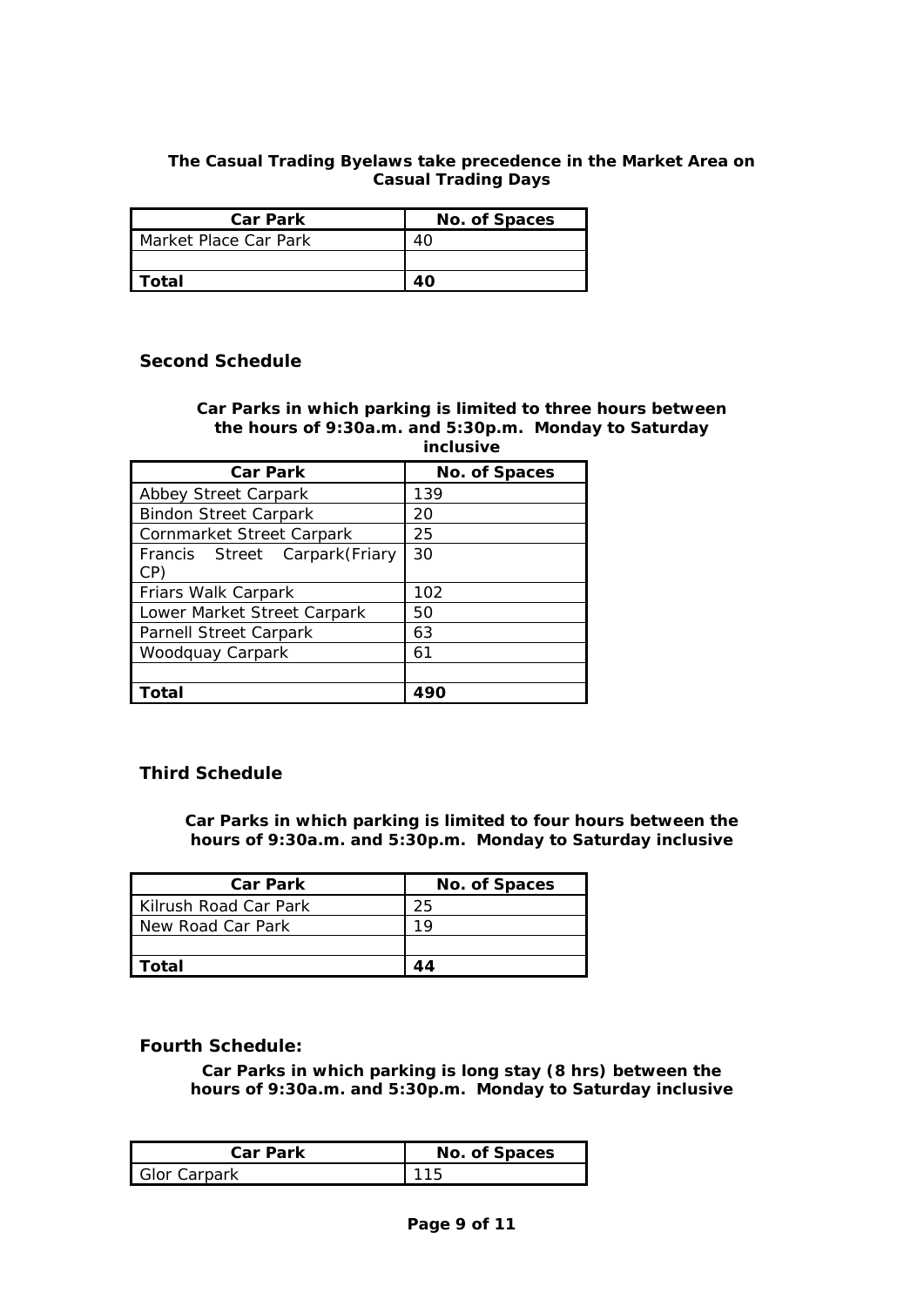| <b>Car Park</b>    | No. of Spaces |
|--------------------|---------------|
| <b>Cloughleigh</b> |               |
|                    |               |
| Total              | 170           |

\* To promote the use of long stay car parks the first hour shall be free

# **Fifth Schedule:**

## *Car Parks in which parking is permitted for electric vehicles charging only*

| <b>Car Park</b>      | No. of Spaces |
|----------------------|---------------|
| <b>Glor Carpark</b>  |               |
| Abbey Street Carpark |               |
|                      |               |
| ัดtal                |               |

## **Sixth Schedule:**

## *Car Parks in which parking is permitted free of charge for electric vehicles and hydrogen vehicles only*

| <b>Car Park</b>      | No. of Spaces |
|----------------------|---------------|
| <b>Glor Carpark</b>  | 115           |
| Abbey Street Carpark | 139           |
|                      |               |
| Total                | 254           |

Made and adopted under the Common Seal of Ennis Town Council this

7<sup>th</sup> day of April, 2014

.

PRESENT when the Common Seal of

Ennis Town Council was affixed hereto.

Meara Baile na hInse

\_\_\_\_\_\_\_\_\_\_\_\_\_\_\_\_\_\_\_\_\_\_\_\_